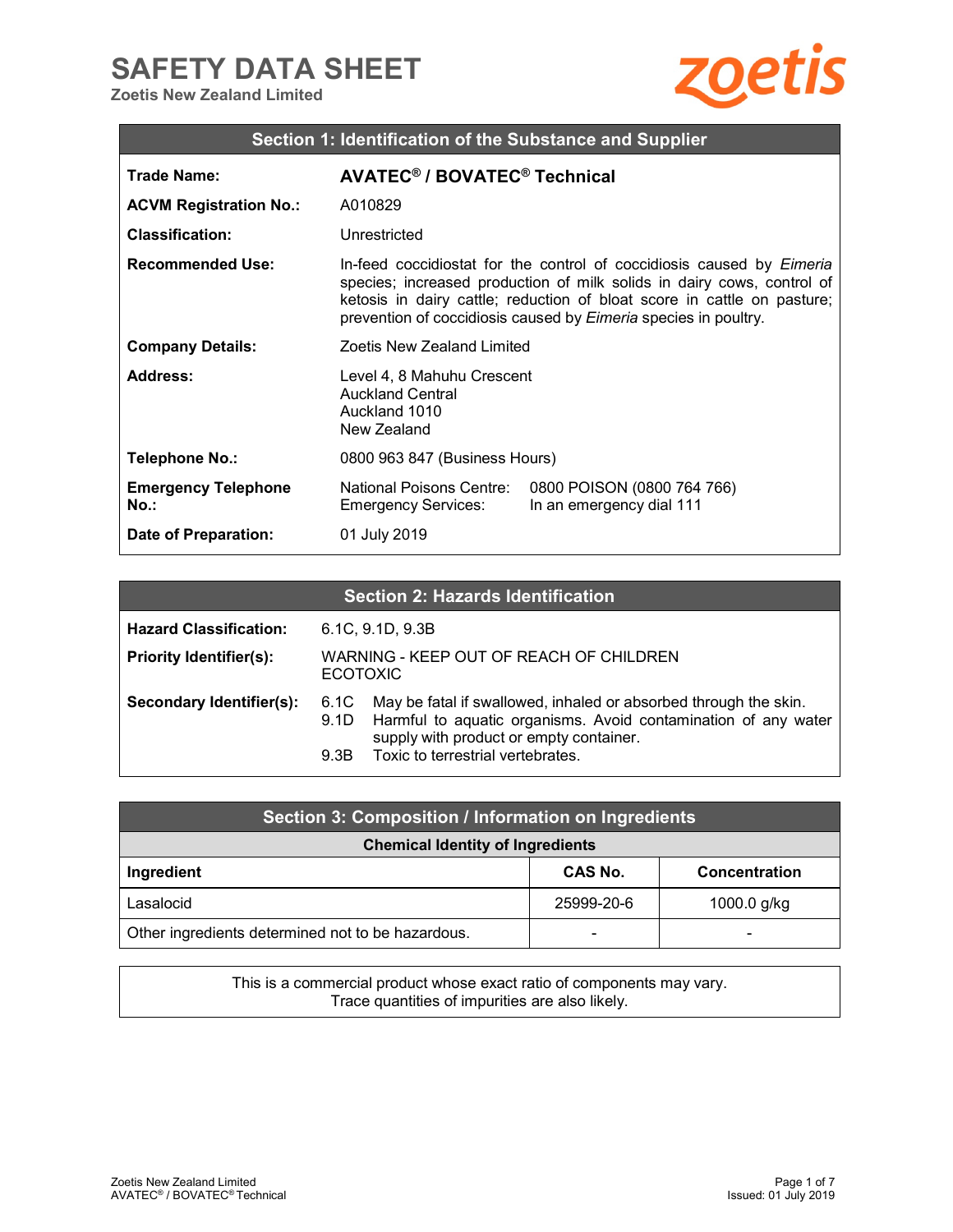| <b>Section 4: First Aid Measures</b>    |                                                                                                                                                                                                                                                                                                                        |                                                                                                                                                                                                                                            |
|-----------------------------------------|------------------------------------------------------------------------------------------------------------------------------------------------------------------------------------------------------------------------------------------------------------------------------------------------------------------------|--------------------------------------------------------------------------------------------------------------------------------------------------------------------------------------------------------------------------------------------|
| <b>Necessary First Aid</b><br>Measures: | For advice contact the National Poisons Centre at 0800 POISON (0800<br>764 766) or a doctor immediately. If the patient is not breathing begin<br>artificial respiration and seek medical advice immediately. Never give fluids or<br>induce vomiting if a patient is unconscious or convulsing, regardless of injury. |                                                                                                                                                                                                                                            |
|                                         | Ingestion:                                                                                                                                                                                                                                                                                                             | DO NOT induce vomiting. If the patient is conscious wash<br>mouth out with water. Do not give anything by mouth to an<br>unconscious person. Seek medical advice immediately.                                                              |
|                                         | <b>Eye Contact:</b>                                                                                                                                                                                                                                                                                                    | Flush the eye(s) out with running water for at least 15<br>minutes. Removal of contact lenses should be done with<br>caution within 5 minutes of exposure. If symptoms develop<br>seek medical advice immediately.                         |
|                                         |                                                                                                                                                                                                                                                                                                                        | Skin Contact: Remove any contaminated clothing and wash the affected<br>area immediately with soap and water. If symptoms develop<br>seek medical advice immediately.                                                                      |
|                                         | Inhalation:                                                                                                                                                                                                                                                                                                            | Move the patient to fresh air. If symptoms develop seek<br>medical advice immediately.                                                                                                                                                     |
| <b>Poisoning Symptoms:</b>              | and diarrhoea.                                                                                                                                                                                                                                                                                                         | Harmful by inhalation: dusts will be irritating to the upper respiratory system.<br>Over-exposure may be fatal. Likely to cause gastric upset, nausea, vomiting                                                                            |
| <b>Workplace Facilities:</b>            | available.                                                                                                                                                                                                                                                                                                             | No specific facilities required. Standard emergency equipment must be                                                                                                                                                                      |
| <b>Hygiene Practices:</b>               | protective clothing after use.                                                                                                                                                                                                                                                                                         | Avoid ingestion, contact with skin and eyes, and inhalation of dusts, mists or<br>vapours. Do not eat, drink or smoke while using this product. Wash hands and<br>exposed skin before eating, drinking or smoking and after work. Wash any |
| <b>Notes for Medical</b><br>Personnel:  |                                                                                                                                                                                                                                                                                                                        | Treatment of exposure should be directed at the control of symptoms and the<br>clinical condition of the patient. Note the nature of this product.                                                                                         |

|  | <b>Section 5: Fire-Fighting Measures</b> |
|--|------------------------------------------|
|  |                                          |

| Type of hazard:                                     | The major hazard in fires is usually inhalation of heated and toxic or oxygen<br>deficient (or both), fire gases. There is little risk of an explosion from this<br>product if commercial quantities are involved in a fire. This product, if<br>scattered, may form flammable or explosive dust clouds in air.                                                                                                                                                              |  |
|-----------------------------------------------------|------------------------------------------------------------------------------------------------------------------------------------------------------------------------------------------------------------------------------------------------------------------------------------------------------------------------------------------------------------------------------------------------------------------------------------------------------------------------------|--|
| <b>Fire Hazard Properties:</b>                      | Combustion forms carbon dioxide and, if incomplete, carbon monoxide and<br>smoke. Water is also formed. May form nitrogen and its compounds and,<br>under some circumstances, oxides of nitrogen. Occasionally hydrogen<br>cyanide gas in reducing atmospheres. Sodium compounds. Carbon<br>monoxide poisoning produces headache, weakness, nausea, dizziness,<br>confusion, dimness of vision, disturbance of judgement, and<br>unconsciousness followed by coma and death. |  |
| <b>Regulatory Requirements:</b>                     | Not applicable.                                                                                                                                                                                                                                                                                                                                                                                                                                                              |  |
| <b>Extinguishing Media &amp;</b><br><b>Methods:</b> | Suitable extinguishing media are water fog, fine water spray. Water fog or<br>fine spray is the preferred medium for large fires. Try to contain spills,<br>minimise spillage entering drains or water courses.                                                                                                                                                                                                                                                              |  |
| <b>Hazchem Code:</b>                                | 2X                                                                                                                                                                                                                                                                                                                                                                                                                                                                           |  |
| <b>Recommended Protective</b><br>Clothing:          | During large-scale fire fighting operations wear approved positive pressure,<br>self-contained breathing apparatus and full protective turn-out gear.                                                                                                                                                                                                                                                                                                                        |  |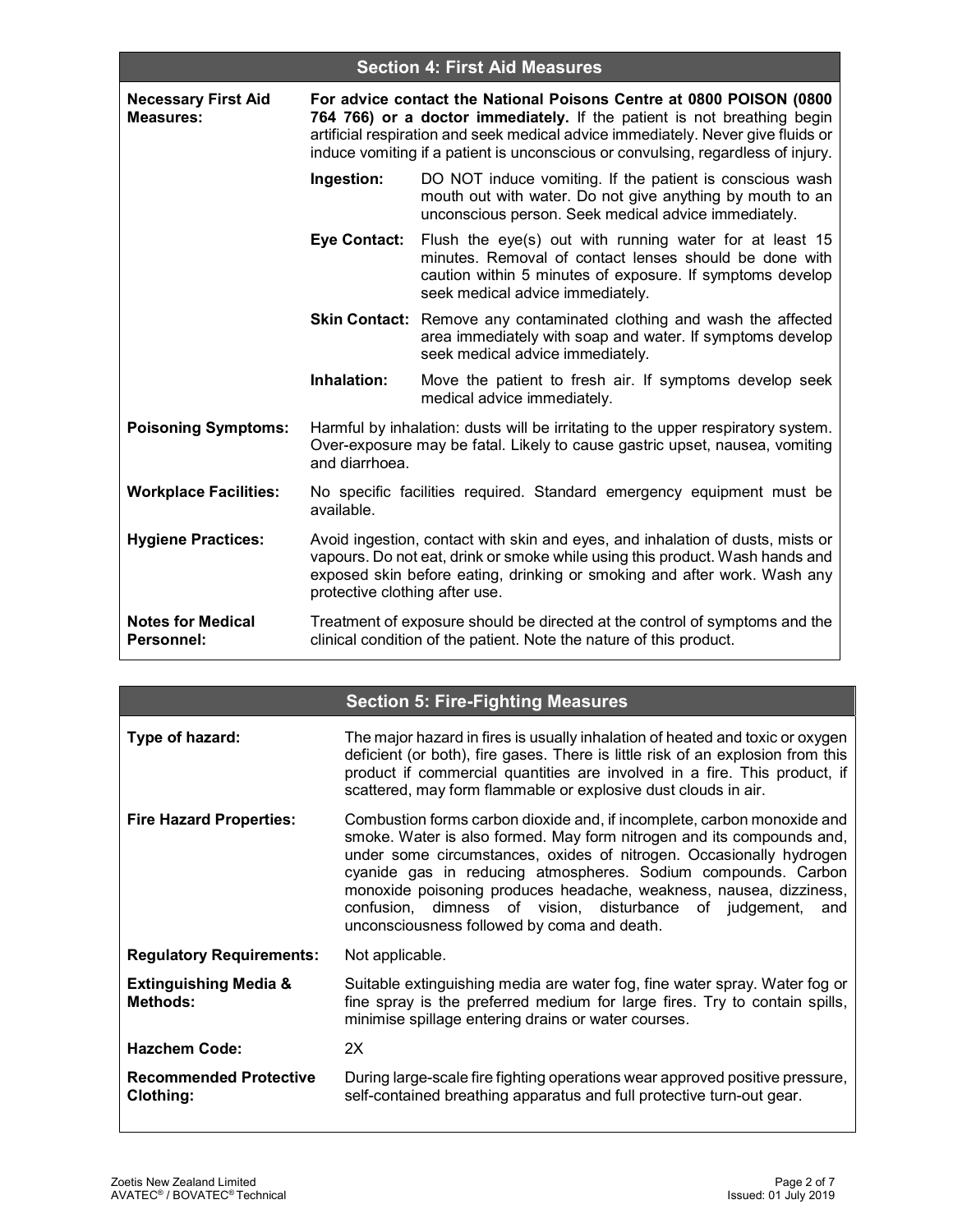|                                             | <b>Section 6: Accidental Release Measures</b>                                                                                                                                                                                                                                                                                                                                                                                                                                                                                                                                                                                                                                                                                                   |
|---------------------------------------------|-------------------------------------------------------------------------------------------------------------------------------------------------------------------------------------------------------------------------------------------------------------------------------------------------------------------------------------------------------------------------------------------------------------------------------------------------------------------------------------------------------------------------------------------------------------------------------------------------------------------------------------------------------------------------------------------------------------------------------------------------|
| <b>Personal Precautions:</b>                | Personnel involved in clean-up should wear appropriate personal<br>protective equipment to minimise exposure. Wear full protective<br>chemically resistant clothing including eye/face protection, gauntlets and<br>self contained breathing apparatus.                                                                                                                                                                                                                                                                                                                                                                                                                                                                                         |
| <b>Environmental</b><br><b>Precautions:</b> | Prevent material from entering surface water drains or waterways. If a<br>significant quantity of material enters drains, advise emergency services.                                                                                                                                                                                                                                                                                                                                                                                                                                                                                                                                                                                            |
| <b>Procedure for Spills:</b>                | 1. Non-essential personnel should be evacuated from the affected area,<br>and deny entry to unnecessary and unprotected personnel.<br>2. Shut off all sources of ignition.<br>3. Stop leak and contain the source of spill if it is safe to do so.<br>Reposition any leaking containers to minimise further leakage.<br>4. Sweep and shovel or collect recoverable product into labelled<br>containers for disposal, minimising dust generation. Consider<br>vacuuming if appropriate.<br>5. After spills, decontaminate the spill area thoroughly with water,<br>preventing runoff from entering drains. If a significant quantity of<br>material enters drains, advise emergency services.<br>6. Ventilate area to dispel any residual dusts. |
| <b>Procedure for Disposal:</b>              | Contaminated material must be disposed of at an approved landfill or<br>other approved facility in accordance with local, regional and national<br>requirements. Avoid contamination of any water supply with product or<br>empty container.                                                                                                                                                                                                                                                                                                                                                                                                                                                                                                    |

|                                          | <b>Section 7: Handling and Storage</b>                                                                                                                                                                                                                                                                                                                                                                                                                                                            |  |  |
|------------------------------------------|---------------------------------------------------------------------------------------------------------------------------------------------------------------------------------------------------------------------------------------------------------------------------------------------------------------------------------------------------------------------------------------------------------------------------------------------------------------------------------------------------|--|--|
|                                          | <b>Handling</b>                                                                                                                                                                                                                                                                                                                                                                                                                                                                                   |  |  |
| <b>Precautions for Safe</b><br>Handling: | Keep exposure to this product to a minimum, and minimise the quantities<br>kept in work areas. Check Section 8 of this SDS for details of personal<br>protective measures, and make sure that those measures are followed.<br>The measures detailed below under "Storage" should be followed during<br>handling in order to minimise risks to persons using the product in the<br>workplace. Also, avoid contact or contamination of product with<br>incompatible materials listed in Section 10. |  |  |
| <b>Regulatory Requirements:</b>          | Not required.                                                                                                                                                                                                                                                                                                                                                                                                                                                                                     |  |  |
| <b>Handling Practices:</b>               | Avoid ingestion, contact with skin and eyes, and inhalation of dusts,<br>mists or vapours. Do not eat, drink or smoke while handling this product.<br>Wash hands and exposed skin before eating, drinking or smoking and<br>after work. Wash any protective clothing after use.                                                                                                                                                                                                                   |  |  |
| <b>Approved Handlers:</b>                | Approved handlers are not required for this product.                                                                                                                                                                                                                                                                                                                                                                                                                                              |  |  |

|                                        | <b>Storage</b>                                                                                                                                                                                                                                                                                                    |
|----------------------------------------|-------------------------------------------------------------------------------------------------------------------------------------------------------------------------------------------------------------------------------------------------------------------------------------------------------------------|
| <b>Conditions for Safe</b><br>Storage: | Store under lock and key below 30°C (Room Temperature) in a dry place<br>and protection from direct sunlight. Keep out of reach of children. Store<br>in a well ventilated area in the original container, tightly closed, away from<br>foodstuffs, oxidising agents, naked flames and other sources of ignition. |
| <b>Store Site Requirements:</b>        | No additional requirements.                                                                                                                                                                                                                                                                                       |
| Packaging:                             | Store in the original container, away from foodstuffs.                                                                                                                                                                                                                                                            |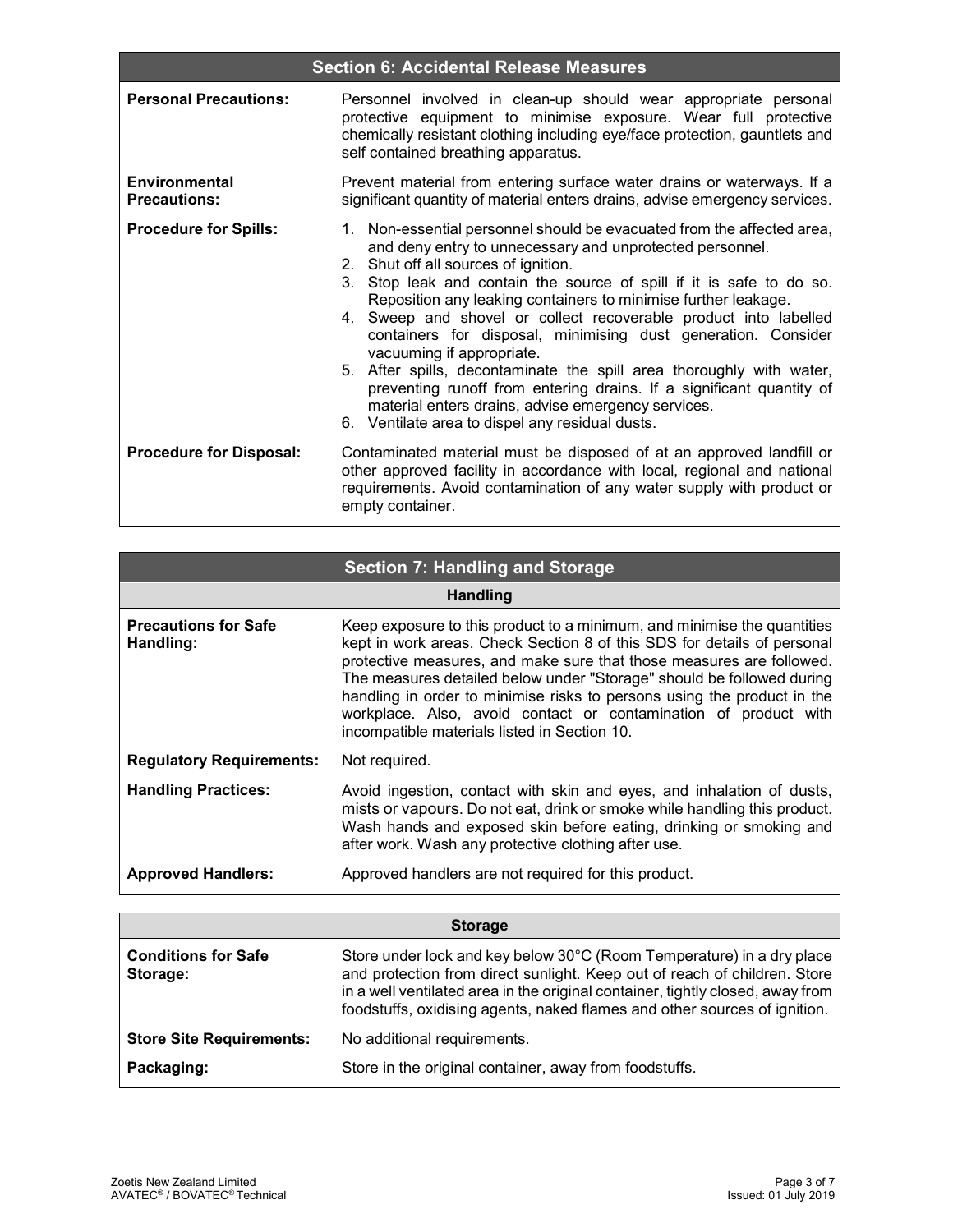**Always Read and Follow the Label Instructions and Warnings** 

| <b>Workplace Exposure Guidelines</b>                       |                                                                                                                                                                                                                                  |                                                                                                                                                                                                                                                                                                                |
|------------------------------------------------------------|----------------------------------------------------------------------------------------------------------------------------------------------------------------------------------------------------------------------------------|----------------------------------------------------------------------------------------------------------------------------------------------------------------------------------------------------------------------------------------------------------------------------------------------------------------|
| <b>Workplace Exposure</b><br><b>Standards:</b>             |                                                                                                                                                                                                                                  | A time weighted average (TWA) concentration for an 8-hour day and a 5-<br>day week has not been established by NOHSC Australia for any of the major<br>ingredients in this product. There is a blanket limit of 10 mg/m <sup>3</sup> for dusts or<br>mists when limits have not otherwise been established.    |
| <b>Application in the</b><br><b>Workplace:</b>             | The nature of this product makes it unlikely that this level will be approached<br>during normal handling.                                                                                                                       |                                                                                                                                                                                                                                                                                                                |
| <b>Exposure Standards</b><br><b>Outside the Workplace:</b> | None set.                                                                                                                                                                                                                        |                                                                                                                                                                                                                                                                                                                |
| <b>Engineering Controls:</b>                               | exposure limits.                                                                                                                                                                                                                 | Engineering controls should be used as the primary means to control<br>exposures. Use process enclosures, local exhaust ventilation, or other<br>engineering controls to maintain airborne levels below recommended                                                                                            |
| <b>Personal Protection:</b>                                | The following instructions are for those coming into frequent and / or lengthy<br>contact with this product. For occasional handling employ precautions<br>suitable for the conditions under which the product is being handled. |                                                                                                                                                                                                                                                                                                                |
|                                                            | Hands:                                                                                                                                                                                                                           | Impervious gloves are recommended if skin contact is<br>possible and for bulk processing operations.                                                                                                                                                                                                           |
|                                                            | Eyes:                                                                                                                                                                                                                            | It is always prudent to utilise protective eyewear.                                                                                                                                                                                                                                                            |
|                                                            | Skin:                                                                                                                                                                                                                            | When prolonged or frequently repeated contact could occur,<br>utilise chemically protective clothing. Selection of specific<br>items such as a face shield, gloves, boots, or overalls will<br>depend on the situation.                                                                                        |
|                                                            | <b>Respiratory:</b>                                                                                                                                                                                                              | Respiratory protection is not normally required; however, if<br>necessary utilise an air-purifying respirator that complies<br>with NZ standards.                                                                                                                                                              |
| <b>General Hygiene:</b>                                    |                                                                                                                                                                                                                                  | Change work clothes regularly. Avoid ingestion, contact with skin and eyes,<br>and inhalation of dusts, mists or vapours. Do not eat, drink or smoke while<br>handling this product. Wash hands and exposed skin before eating, drinking<br>or smoking and after work. Wash any protective clothing after use. |

|                                    | <b>Section 9: Physical and Chemical Properties</b> |
|------------------------------------|----------------------------------------------------|
| Appearance:                        | White to reddish-brown granular powder             |
| Odour:                             | Characteristic odour                               |
| <b>Specific Gravity / Density:</b> | No data available. Bulk density about 0.29         |
| <b>Melting Point:</b>              | Decomposes before melting approx. 168-171°C        |
| <b>Boiling Point:</b>              | No data available                                  |
| pH:                                | No data available                                  |
| <b>Solubility in Water:</b>        | 1.06 g/L @ 20°C                                    |
| <b>Flashpoint:</b>                 | Not applicable. This product is not flammable.     |
| <b>Oxidising Properties:</b>       | Not applicable. This product is not an oxidiser.   |
| <b>Corrosive Properties:</b>       | Not applicable. This product is not corrosive.     |
| Vapour Pressure:                   | Negligible at normal ambient temperatures          |
| <b>Volatile Organic Compounds:</b> | No specific data. Expected to be low at 100°C      |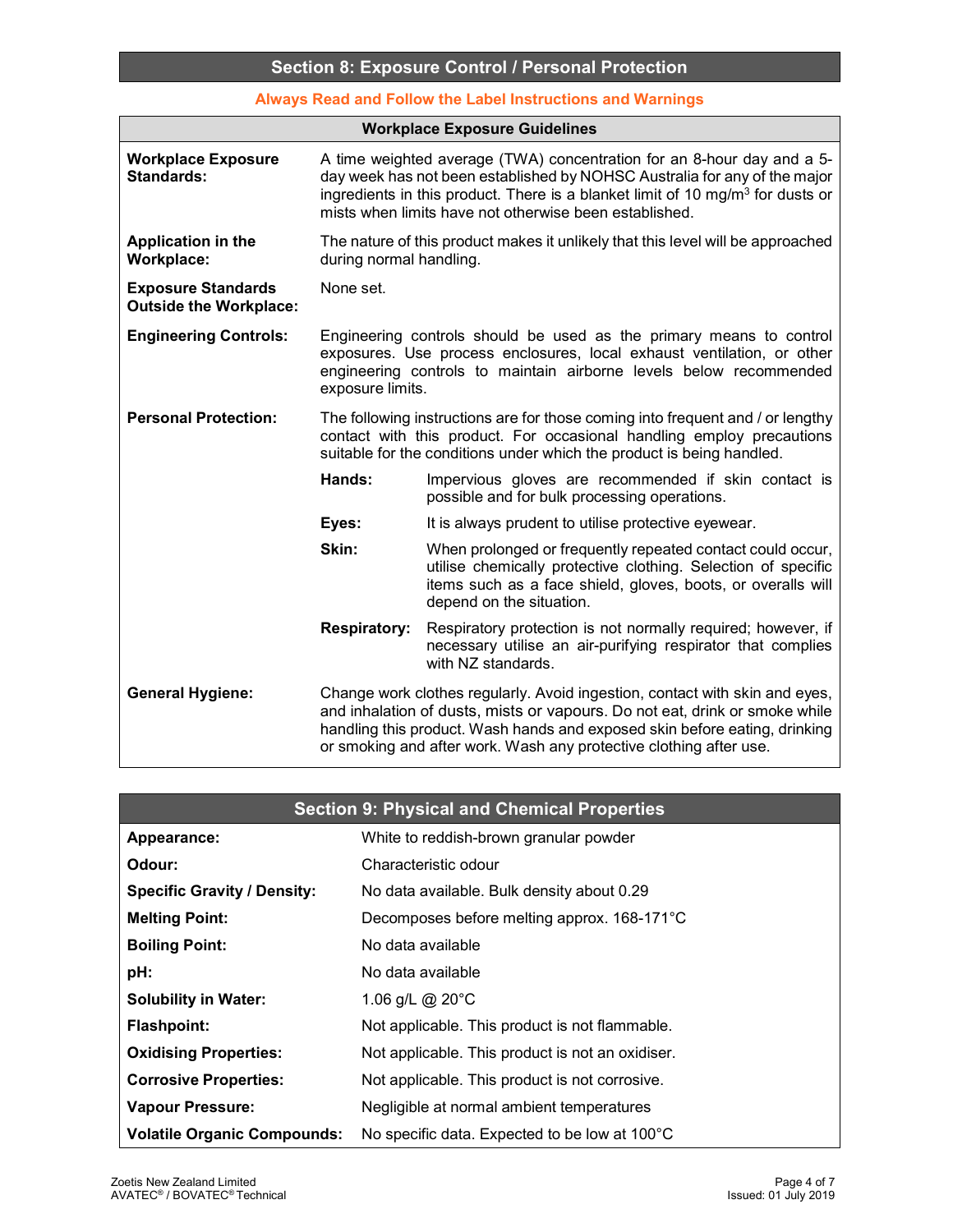### **Section 10: Stability and Reactivity**

| <b>Stability of the Substance:</b>                 | This product is stable under normal conditions of use. |
|----------------------------------------------------|--------------------------------------------------------|
| <b>Conditions to Avoid:</b>                        | Incompatible materials, sources of ignition.           |
| <b>Material to Avoid:</b>                          | Strong acids, strong bases, strong oxidising agents.   |
| <b>Hazardous Decomposition</b><br><b>Products:</b> | Oxides of nitrogen, traces of oxides of phosphorus.    |
| <b>Hazardous Polymerisation:</b>                   | This product is unlikely to spontaneously polymerise.  |
| <b>Specific Data:</b>                              | No specific data available.                            |

### **Section 11: Toxicological Information HSNO Classifications**

**6.1C** May be fatal if swallowed, inhaled or absorbed through the skin.

| <b>Acute Effects</b>                                                                             |                                                                                                                                                                                                   |  |
|--------------------------------------------------------------------------------------------------|---------------------------------------------------------------------------------------------------------------------------------------------------------------------------------------------------|--|
| No data is available for the formulated product. The following Information relates to lasalocid. |                                                                                                                                                                                                   |  |
| Ingestion:                                                                                       | Toxic if swallowed. Likely to cause gastric upset, nausea, vomiting and diarrhoea.<br>Very large doses may be fatal.                                                                              |  |
|                                                                                                  | Lasalocid:<br>• Rat $LD_{50}$ Oral 122 mg/kg<br>Mouse $LD_{50}$ Oral 146 mg/kg<br>$\bullet$<br>Rabbit LD <sub>50</sub> Oral 40 mg/kg<br>$\bullet$<br>Chicken $LD_{50}$ Oral 72 mg/kg<br>$\bullet$ |  |
| <b>Skin Contact:</b>                                                                             | May be irritating to the skin.                                                                                                                                                                    |  |
| Eye Contact:                                                                                     | Irritating to eyes. Risk of mechanical scratching.                                                                                                                                                |  |
| Inhalation:                                                                                      | Harmful by inhalation.                                                                                                                                                                            |  |
|                                                                                                  | Lasalocid:<br>Rat $LC_{50}$ Inhalation 2.65 mg/L/4 hr<br>$\bullet$                                                                                                                                |  |

#### **Chronic / Long Term Effects**

Repeated skin contact may lead to irritation and dermatitic effects. Repeated inhalation exposure may cause irritation of the nose and upper respiratory system.

#### **Section 12: Ecotoxicity Information**

#### **HSNO Classifications**

**9.1D** Harmful to aquatic organisms. Avoid contamination of any water supply with product or empty container.

**9.3B** Toxic to terrestrial vertebrates.

The environmental characteristics of this material have not been fully evaluated. Avoid contamination of any water supply with product or empty container.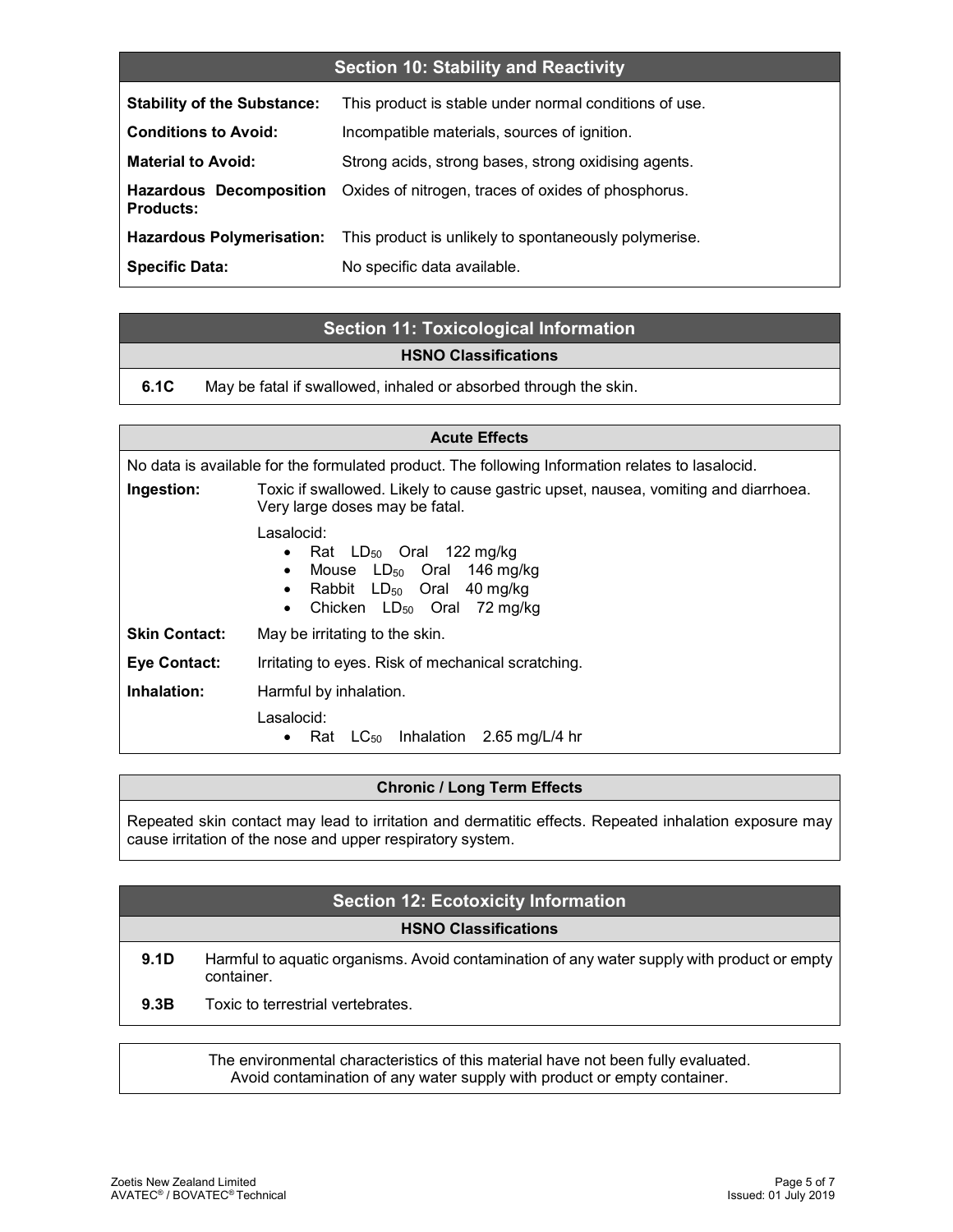|                                             | <b>Ecotoxicity Effects</b>                                                                                                                                                                                                                                                                                                                                                                                                                                                                                             |
|---------------------------------------------|------------------------------------------------------------------------------------------------------------------------------------------------------------------------------------------------------------------------------------------------------------------------------------------------------------------------------------------------------------------------------------------------------------------------------------------------------------------------------------------------------------------------|
| <b>Toxicity to Birds:</b>                   | Not data available                                                                                                                                                                                                                                                                                                                                                                                                                                                                                                     |
| <b>Acute Toxicity to Fish:</b>              | • LC <sub>100</sub> rainbow trout (Oncorhynchus mykiss): 5 mg/L<br>• LC <sub>100</sub> zebra fish (Brachydanio rerio): $0.65$ mg/L<br>• $LC_{50}$ rainbow trout (Oncorhynchus mykiss): 3 mg/L<br>• LC <sub>50</sub> goldfish (Carassius auratus): 6 mg/L<br>• $LC_{50}$ sunfish: 3.6 mg/L<br>• LC <sub>50</sub> zebra fish ( <i>Brachydanio rerio</i> ): 2.5 mg/L<br>• LC <sub>0</sub> zebra fish ( <i>Brachydanio rerio</i> ): $0.64$ mg/L<br>• LC <sub>0</sub> rainbow trout (Oncorhynchus mykiss): $2 \text{ mg/L}$ |
| <b>Toxicity to Algae:</b>                   | EC <sub>50</sub> Scenedesmus subspicatus 8 mg/L                                                                                                                                                                                                                                                                                                                                                                                                                                                                        |
| <b>Toxicity to Aquatic Invertebrates:</b>   | Not data available                                                                                                                                                                                                                                                                                                                                                                                                                                                                                                     |
| <b>Toxicity to Soil Dwelling Organisms:</b> | Not data available                                                                                                                                                                                                                                                                                                                                                                                                                                                                                                     |
| <b>Acute Toxicity to Bees:</b>              | Not data available                                                                                                                                                                                                                                                                                                                                                                                                                                                                                                     |
|                                             |                                                                                                                                                                                                                                                                                                                                                                                                                                                                                                                        |

**Environmental Fate** 

No information available.

| <b>Section 13: Disposal Considerations</b> |                                                                                                                                                                                                                                                                                        |  |
|--------------------------------------------|----------------------------------------------------------------------------------------------------------------------------------------------------------------------------------------------------------------------------------------------------------------------------------------|--|
| <b>Product Disposal:</b>                   | Preferably dispose of product by use in accordance with label directions.<br>Otherwise dispose of product at an approved landfill, or other approved facility in<br>accordance with local, regional and national regulations. Avoid contamination of<br>any water supply with product. |  |
| <b>Container Disposal:</b>                 | Dispose of empty containers by wrapping in paper and putting in garbage for<br>disposal at an approved landfill, or other approved facility in accordance with<br>local, regional and national regulations. Avoid contamination of any water supply<br>with empty container.           |  |

| <b>Section 14: Transport Information</b> |                              |  |  |
|------------------------------------------|------------------------------|--|--|
| <b>Dangerous Goods Classification</b>    |                              |  |  |
| <b>UN No.:</b>                           | 2811                         |  |  |
| Class:                                   | 6                            |  |  |
| <b>Packing Group:</b>                    | Ш                            |  |  |
| <b>Proper Shipping Name:</b>             | TOXIC SOLID, ORGANIC, N.O.S. |  |  |

|                               | <b>Section 15: Regulatory Information</b>              |
|-------------------------------|--------------------------------------------------------|
| <b>HSNO Approval No.:</b>     | HSR003772                                              |
| <b>HSNO Controls:</b>         | See www.epa.govt.nz for controls                       |
| <b>ACVM Registration No.:</b> | A010829                                                |
| <b>ACVM Controls:</b>         | See www.foodsafety.govt.nz for registration conditions |